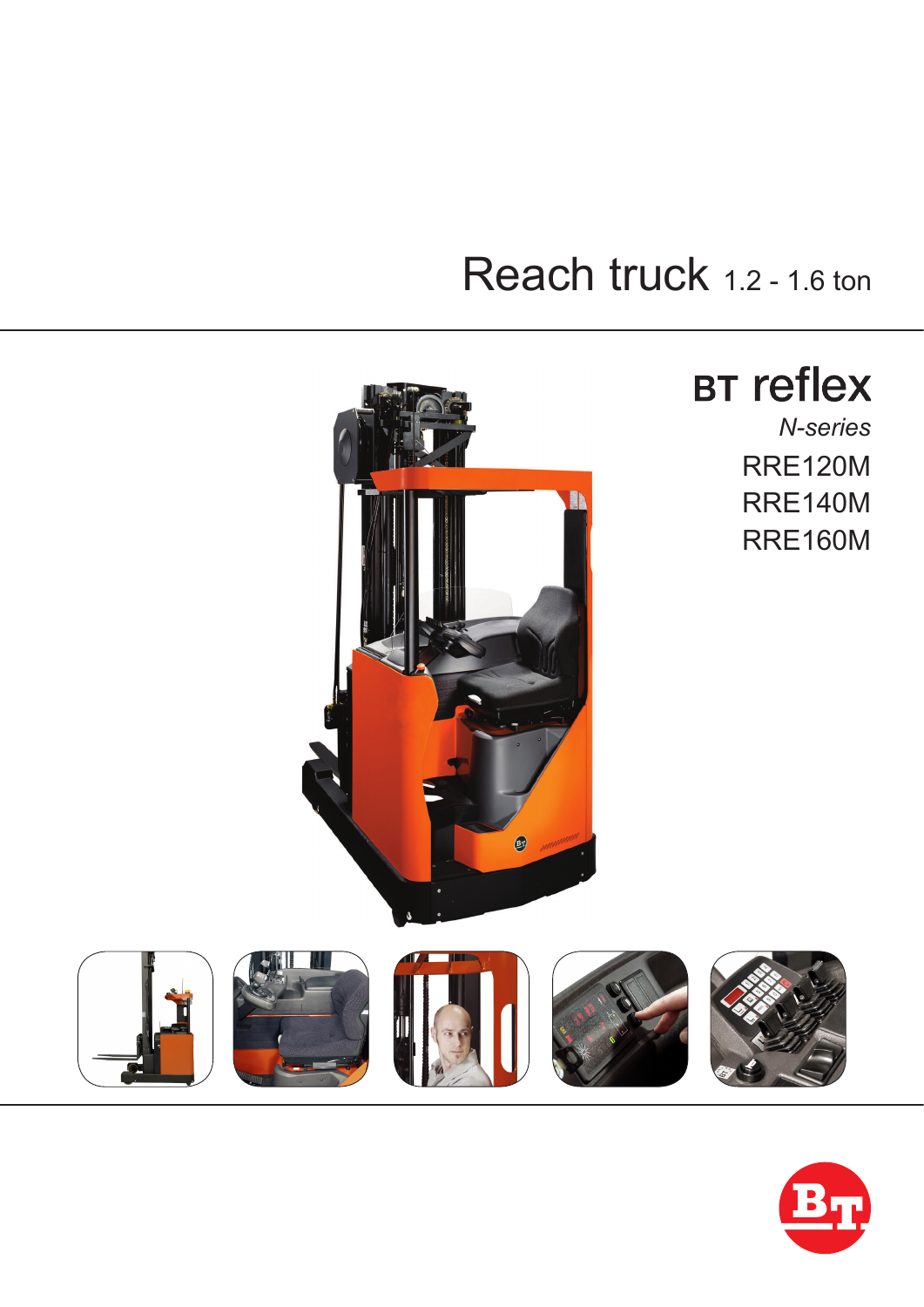#### **Reach truck**

| <b>Truck specifications</b> |      |                                                                 |                            | <b>RRE120M</b> | <b>RRE140M</b>           | <b>RRE160M</b>         |                        |  |
|-----------------------------|------|-----------------------------------------------------------------|----------------------------|----------------|--------------------------|------------------------|------------------------|--|
|                             | 1.1  | Manufacturer                                                    |                            |                | BT                       | <b>BT</b>              | <b>BT</b>              |  |
|                             | 1.2  | Model                                                           |                            |                | <b>RRE120M</b>           | <b>RRE140M</b>         | <b>RRE160M</b>         |  |
| dentification               | 1.3  | <b>Drive</b>                                                    |                            |                | Electric                 | Electric               | Electric               |  |
|                             | 1.4  | Operator type                                                   |                            |                | Seated                   | Seated                 | Seated                 |  |
|                             | 1.5  | Load capacity/rated load                                        | Q                          | kg             | 1200                     | 1400                   | 1600                   |  |
|                             | 1.6  | Load centre                                                     | C                          | mm             | 600                      | 600                    | 600                    |  |
|                             | 1.8  | Load distance, centre of support arm wheel to face of forks     | X                          | mm             | 449                      | 418                    | 400                    |  |
|                             | 1.9  | Wheelbase                                                       | y                          | mm             | 1434                     | 1434                   | 1434                   |  |
|                             | 2.1  | Service weight including battery                                |                            | kg             | 2849                     | 2974                   | 3509                   |  |
| Weight                      | 2.3  | Axle load, mast retracted without load, drive/support arm wheel |                            | kg             | 1630/1219                | 1690/1284              | 2003/1506              |  |
|                             | 2.4  | Axle load, mast extended with load, drive/support arm wheel     |                            | kg             | 719/3330                 | 444/3930               | 424/4685               |  |
|                             | 2.5  | Axle load, mast retracted with load, drive/support arm wheel    |                            | kg             | 1340/2709                | 1300/3074              | 1580/3529              |  |
|                             | 3.1  | Drive/support arm wheel                                         |                            |                | Polyurethane             | Polyurethane           | Polyurethane           |  |
| Wheels                      | 3.2  | Wheel size, front                                               |                            |                | Ø 285                    | Ø 285                  | Ø 285                  |  |
|                             | 3.3  | Wheel size, rear                                                |                            |                | Ø 310                    | Ø 310                  | Ø 310                  |  |
|                             | 3.5  | Wheels, number front/rear (x=driven wheels)                     |                            |                | 1x/2                     | 1x/2                   | 1x/2                   |  |
|                             | 4.1  | Tilt of fork, forward/backward                                  | $\alpha/\beta$             | deg            | $2^{\circ}/-0.5^{\circ}$ | $4^{\circ}/-2^{\circ}$ | $4^{\circ}/-2^{\circ}$ |  |
|                             | 4.2  | Height, mast lowered                                            | h <sub>1</sub>             | mm             | 1930                     | 2057                   | 2190                   |  |
|                             | 4.3  | Free lift                                                       | h <sub>2</sub>             | mm             | 1457 <sup>1</sup>        | 1416 1)                | 1549 1)                |  |
|                             | 4.4  | Lift                                                            | h <sub>3</sub>             | mm             | 4110 1)                  | 4360 1)                | 4760 1)                |  |
|                             |      | Lift height                                                     | $h_{23}$                   | mm             | 4150 1)                  | 4400 1)                | 4800 1)                |  |
|                             | 4.5  | Height, mast extended                                           | h <sub>4</sub>             | mm             | 4654 1)                  | 5040 1)                | 5440 1)                |  |
|                             | 4.7  | Height of overhead guard (cab)                                  | $\mathsf{h}_{_{6}}$        | mm             | 2166                     | 2166                   | 2166                   |  |
|                             | 4.10 | Height of support arms                                          | h <sub>8</sub>             | mm             | 262                      | 262                    | 262                    |  |
|                             | 4.15 | Height of lowered forks                                         | $h_{13}$                   | mm             | 40                       | 40                     | 40                     |  |
| Dimensions                  | 4.21 | Overall width                                                   | $b_{1}$                    | mm             | 1120                     | 1120                   | 1120                   |  |
|                             | 4.22 | Fork dimensions                                                 | s/e/l                      | mm             | 40/100/1150*             | 40/100/1150*           | 40/100/1150*           |  |
|                             | 4.23 | Fork carriage ISO 2328, class/type A, B                         |                            |                | II A                     | II A                   | II A                   |  |
|                             | 4.25 | Width over forks                                                | $b_{5}$                    | mm             | 250-720                  | 250-720                | 250-720                |  |
|                             | 4.26 | Distance between support arms                                   | $b_{\scriptscriptstyle A}$ | mm             | 880                      | 880                    | 880                    |  |
|                             | 4.31 | Ground clearance, with load, below mast                         | m <sub>1</sub>             | mm             | 70                       | 70                     | 70                     |  |
|                             | 4.33 | Aisle width for pallets 1000 x 1200 crossways                   | A <sub>st</sub>            | mm             | 2664                     | 2685                   | 2698                   |  |
|                             | 4.34 | Aisle width for pallets 800 x 1200 lengthways                   | A <sub>st</sub>            | Mm             | 2700                     | 2727                   | 2743                   |  |
|                             | 4.35 | Turning radius                                                  | W.                         | mm             | 1649                     | 1649                   | 1649                   |  |
|                             | 4.37 | Length across support arms                                      | $\mathsf{I}_{7}$           | mm             | 1808                     | 1808                   | 1808                   |  |
|                             | 5.1  | Travel speed, with/without load                                 |                            | km/h           | 10, 1/11, 2              | 10,0/11,2              | 10,0/11,2              |  |
|                             | 5.2  | Lift speed, with/without load                                   |                            | m/s            | 0,29/0,42                | 0,27/0,42              | 0,25/0,42              |  |
|                             | 5.3  | Lowering speed, with/without load                               |                            | m/s            | 0,47/0,47                | 0,50/0,44              | 0,50/0,44              |  |
| Performance data            | 5.8  | Max. gradeability, with/without load <sup>2)</sup>              |                            | $\frac{0}{0}$  | $15/10^{2}$              | $15/10^{2}$            | $15/10^{2}$            |  |
|                             | 5.10 | Service brake                                                   |                            |                | Electric                 | Electric               | Electric               |  |
|                             | 6.1  | Drive motor rating S2 60 min                                    |                            | kW             | 7,5                      | 7,5                    | 7,5                    |  |
|                             | 6.2  | Lift motor rating S3 15%                                        |                            | kW             | 7,4                      | 7,4                    | 7,4                    |  |
|                             | 6.4  | Battery voltage, nominal capacity K <sub>5</sub>                |                            | V/Ah           | 48/292-600               | 48/292-600             | 48/292-600             |  |
| Electric motor              | 6.5  | Battery weight, min.                                            |                            | kg             | 510                      | 510                    | 510                    |  |
|                             | 6.6  | Energy consumption acc to VDI cycle 3)                          |                            | kWh/h          |                          |                        |                        |  |
| Other                       | 8.1  | Type of drive control                                           |                            |                | Variable AC              | Variable AC            | Variable AC            |  |
|                             |      |                                                                 |                            |                |                          |                        |                        |  |

1) Based on Triplex mast. Other alternatives are available

2) Measured according to company standard

3) Contact your supplier for information

\*) Other alternatives are available

All data are based on table configuration. Other configurations may give other values. Truck performance and dimensions are nominal and subject to tolerances.

BT products and specifications are subject to change without notice.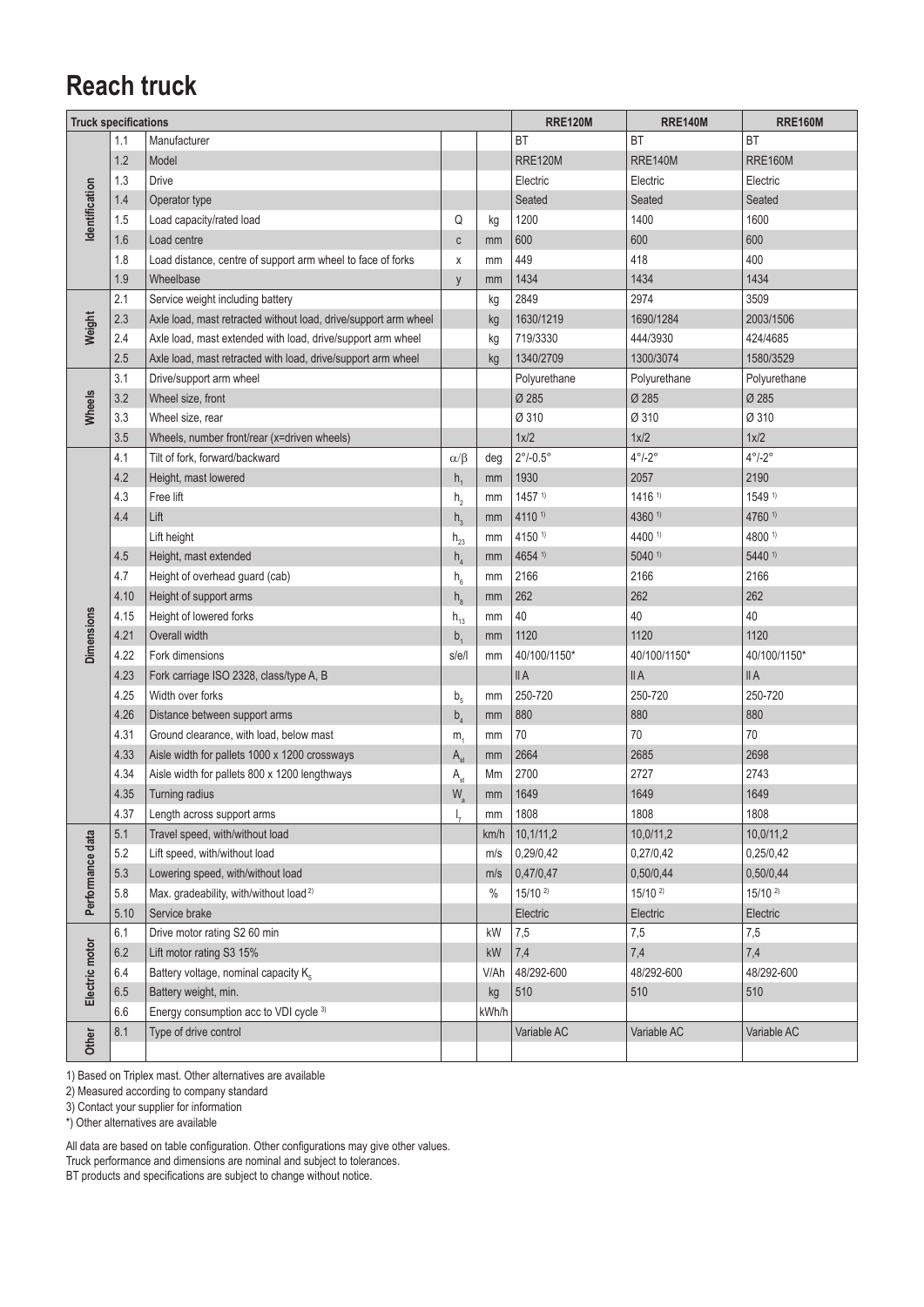## **Battery compartment**

| <b>Dimensions</b> |      |                                                  |    |      | <b>RRE120M</b> |         |         |                                                                                                     | <b>RRE140M</b> |         | <b>RRE160M</b> |         |         |
|-------------------|------|--------------------------------------------------|----|------|----------------|---------|---------|-----------------------------------------------------------------------------------------------------|----------------|---------|----------------|---------|---------|
|                   |      | Depth                                            |    | mm   | 275            | 340     | 430     | 275                                                                                                 | 340            | 430     | 275            | 340     | 430     |
|                   | 1.8  | Load distance, incl. fork front face             |    |      |                |         |         |                                                                                                     |                |         |                |         |         |
|                   |      | without sideshift                                | X  | mm   | 449            | 384     | 294     | 418                                                                                                 | 353            | 263     | 400            | 335     | 245     |
|                   |      | with sideshift                                   | X  | mm   | 394            | 329     | 239     | 380                                                                                                 | 315            | 225     | 362            | 297     | 207     |
| Reflex            | 4.20 | Length to face of forks                          |    |      |                |         |         |                                                                                                     |                |         |                |         |         |
|                   |      | without sideshift                                | ъ. | mm   | 1182           | 1247    | 1337    | 1231                                                                                                | 1296           | 1386    | 1249           | 1314    | 1404    |
|                   |      | with sideshift                                   | ٠ı | mm   | 1237           | 1302    | 1392    | 1269                                                                                                | 1334           | 1424    | 1287           | 1352    | 1442    |
|                   | 6.4  | Battery voltage, nominal capacity K <sub>c</sub> |    | V/Ah |                |         |         | 148/292-300 48/360-450 48/480-600 48/292-300 48/360-450 48/480-600 48/292-300 48/360-450 48/480-600 |                |         |                |         |         |
|                   | 6.5  | Battery weight, min.-max.                        |    | kg   | 510-609        | 610-779 | 780-999 | 510-609                                                                                             | 610-779        | 780-999 | 510-609        | 610-779 | 780-999 |

### **Mast dimensions, mm**

| <b>Mast</b>                   |                      |             |      |      | <b>Duplex Tele</b> |      |      | Duplex Hi-Lo |      |      | <b>Triplex Hi-Lo</b> |      |      |      |  |
|-------------------------------|----------------------|-------------|------|------|--------------------|------|------|--------------|------|------|----------------------|------|------|------|--|
| Lift height<br>mm<br>$h_{23}$ |                      |             | 3350 | 3750 | 4150               | 3350 | 3750 | 4150         | 4150 | 4500 | 4800                 | 5400 | 6000 |      |  |
| Lift<br>mm<br>n.              |                      | 3310        | 3710 | 4110 | 3310               | 3710 | 4110 | 4110         | 4460 | 4760 | 5360                 | 5960 |      |      |  |
| RRE120M                       | Height, mast lowered |             | mm   | 2194 | 2404               | 2604 | 2194 | 2404         | 2604 | 1930 | 2047                 | 2147 | 2347 | 2647 |  |
|                               | Free lift            | $n_{\circ}$ | mm   | –    |                    | –    | 1725 | 1925         | 2125 | 1457 | 1574                 | 1674 | 1874 | 2174 |  |
|                               | Heigh, mast extended |             | mm   | 3849 | 4259               | 4659 | 3849 | 4259         | 4659 | 4654 | 5004                 | 5304 | 5904 | 6504 |  |
|                               |                      |             |      |      |                    |      |      |              |      |      |                      |      |      |      |  |

| <b>Mast</b> |                                   |          | <b>Triplex Hi-Lo</b> |      |      |      |      |      |  |  |  |
|-------------|-----------------------------------|----------|----------------------|------|------|------|------|------|--|--|--|
|             | Lift height                       | $H_{22}$ | mm                   | 4400 | 4800 | 5400 | 5700 | 6300 |  |  |  |
|             | Lift                              |          | mm                   | 4360 | 4760 | 5360 | 5660 | 6260 |  |  |  |
| 40M<br>RRE1 | Height, mast lowered<br>Free lift |          | mm                   | 2067 | 2200 | 2400 | 2500 | 2700 |  |  |  |
|             |                                   |          | mm                   | 1416 | 1549 | 1749 | 1849 | 2049 |  |  |  |
|             | Heigh, mast extended              |          | mm                   | 5050 | 5450 | 6050 | 6350 | 6950 |  |  |  |

| <b>Mast</b> |                      |             |    | <b>Triplex Hi-Lo</b> |      |      |      |      |      |      |      |      |      |
|-------------|----------------------|-------------|----|----------------------|------|------|------|------|------|------|------|------|------|
|             | Lift height          | $H_{02}$    | mm | 4400                 | 4800 | 5400 | 5700 | 6300 | 6750 | 7000 | 7500 | 8000 | 8500 |
|             | Lift                 | n.          | mm | 4360                 | 4760 | 5360 | 5660 | 6260 | 6710 | 6960 | 7460 | 7960 | 8460 |
| RRE160M     | Height, mast lowered | n.          | mm | 2067                 | 2200 | 2400 | 2500 | 2742 | 2991 | 3074 | 324' | 3408 | 3574 |
|             | Free lift            | $n_{\circ}$ | mm | 1416                 | 1549 | 1749 | 1849 | 2091 | 2340 | 2423 | 2590 | 2757 | 2923 |
|             | Heigh, mast extended |             | mm | 5050                 | 5450 | 6050 | 6350 | 6950 | 7400 | 7650 | 8150 | 8650 | 9150 |